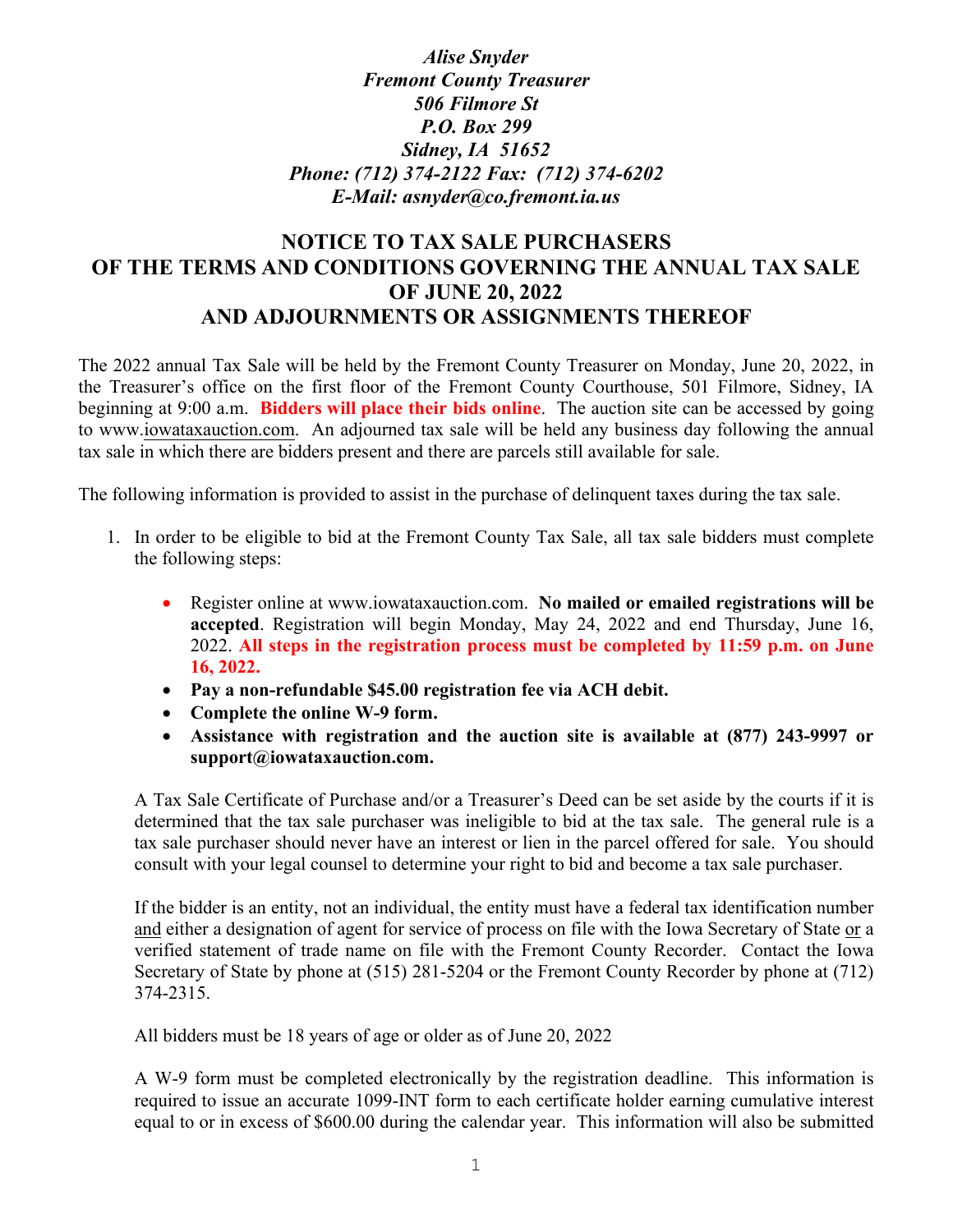to the Internal Revenue Service and may be needed when filing your Federal and State Income Tax returns.

2. The Delinquent Tax List for Fremont County will be published the week of **June** in the following newspaper:

#### Tabor Beacon

Parcels on the published list will also be available for review on the auction site and our county website at [www.fremontcountyia.gov](https://www.fremontcountyia.gov/) by Friday, June 1<sup>st</sup>. The auction site can be accessed by going to [www.iowataxauction.com](https://www.iowataxauction.com/). **You must complete the registration process in order to access the data.** 

3. All parcels shown in the publication are offered for sale except those that (1) have been paid subsequent to the publication; (2) those withheld due to bankruptcy laws prohibiting the sale. Bids can be uploaded prior to the start of the sale but will not be applied until the sale opens at 9:00 a.m. on Monday, June  $20^{\underline{th}}$ ,  $2022$ . The auction site can be accessed by going to **[www.iowataxauction.com](http://www.iowataxauction.com/)**. All parcels will be listed in the order they were published. The delinquent taxes on each parcel will be offered for sale to all bidders beginning with a 100% undivided interest. "Bid downs" will range in whole percentage points from 99% to 1%. Fremont County will not be utilizing batches.

When the sale closes at 10:00 a.m., a tax sale certificate for each parcel will be awarded to the bidder that designates the smallest percentage for the total amount due. If two or more bidders have placed an equal bid and the bids are the smallest percentage offered, the successful bidder will be selected by using a random selection process.

All bids must be in good faith. All bids placed, whether intentional or not, are the responsibility of the bidder and may not be withdrawn.

4. Successful bidders will receive an invoice when the sale has closed. **An ACH debit for the total amount due will automatically initiate from the account designated for the payment of registration fees**. The total amount due will include all delinquent taxes, special assessments, interest, special assessment collection fees, publishing costs, and a certificate fee in the amount of \$20.00 for each certificate purchased.

If a tax sale bidder's payment is not honored, the bidder will have three business days following notification from the Treasurer to repay with guaranteed funds or the tax sale certificate(s) purchased will be canceled. A \$30.00 service fee will be assessed on any payments returned due to insufficient funds. The County Treasurer reserves the right to require guaranteed funds for any future payments from the tax sale bidder.

5. Please allow 7 to 15 days to receive your certificate(s). This allows the Treasurer's staff time to complete posting of records, editing of certificates, and balancing of the proceeds received from the tax sale.

The tax sale certificate is assignable by endorsement and entry in the county system in the office of the County Treasurer from which the certificate was issued. For each assignment transaction, the Treasurer shall charge the assignee an assignment transaction fee of \$100.00 to be deposited to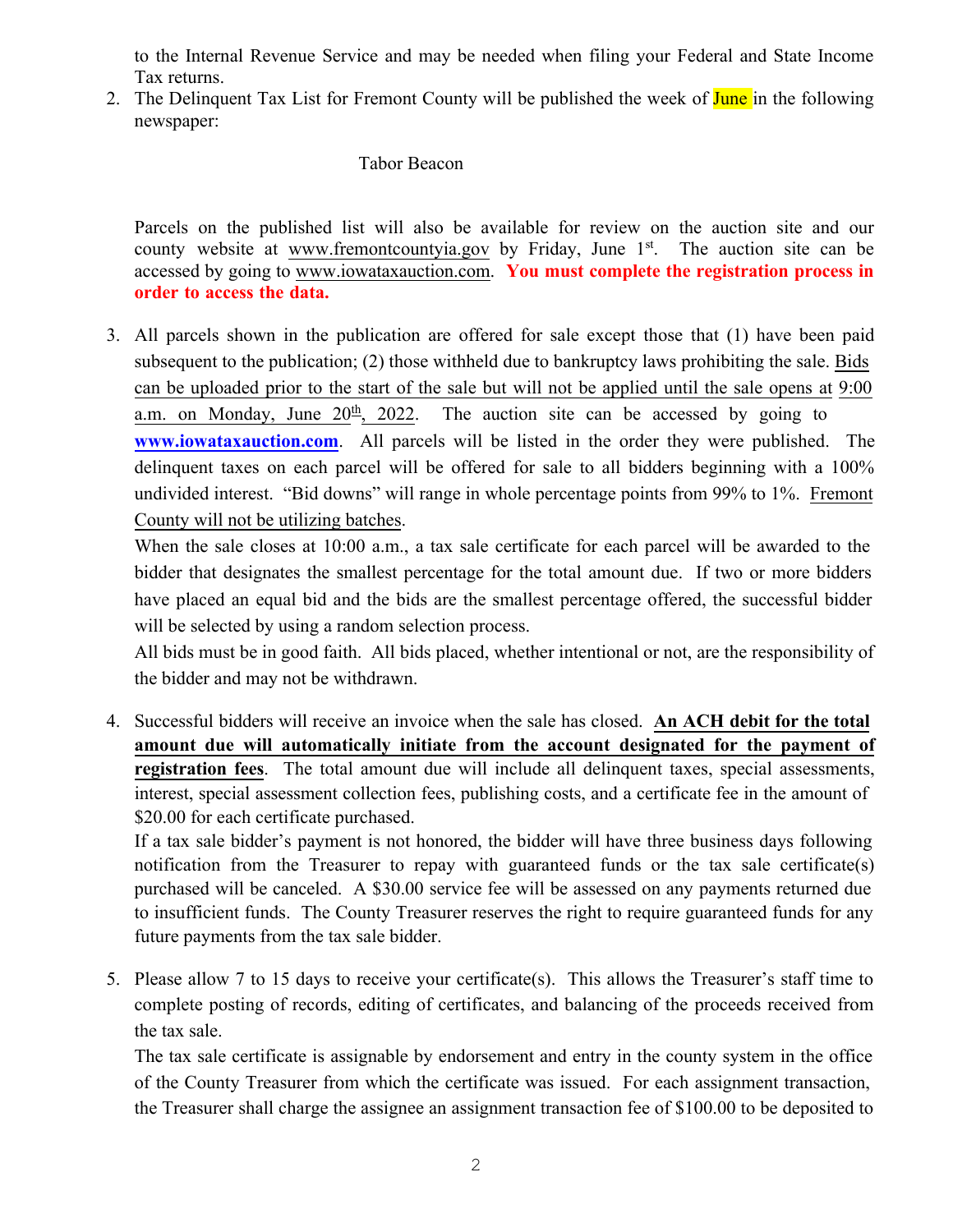the county general fund. The assignment transaction fee shall not be added to the amount necessary to redeem.

6. The tax sale certificate of purchase does not convey title to the purchaser. The titleholder of record or other interested party retains the right to redeem within a specified period of time, depending on the type of tax sale. If the tax sale remains unredeemed after this period has expired, the purchaser may begin the process to obtain a Tax Deed to the parcel.

### **REGULAR TAX SALE**

The 90 day Notice of Right of Redemption may be issued after one year and nine months from the date of the tax sale. (Parcels eligible for regular tax sale have been advertised only once.)

### **PUBLIC BIDDER TAX SALE**

The 90 day Notice or Right of Redemption may be issued nine months from the date of the tax sale. (Parcels eligible for public bidder tax sale have been advertised for two years and are indicated with an asterisk (\*) on the published tax sale list.)

### **FAILURE TO OBTAIN DEED – CANCELLATION OF SALE**

After three years have elapsed from the time of the tax sale, and the holder of a certificate has not filed an affidavit of service under Iowa Code Section 447.12, the Treasurer will cancel the tax sale certificate.

- 7. The Treasurer is required to notify the titleholder of record of the tax sale acquisition.
- 8. A tax sale purchaser may pay subsequent taxes and special assessments on the same parcel on which s/he holds the tax sale certificate.

**Tax sale certificate holders wanting to pay subsequent taxes have three options for obtaining property tax payment information:**

**A) Self Lookup Online – Look up information online at www.iowatreasurers.org. In this case, there will be no charge for the information. Must be submitted with spreadsheet separating investors with as current as possible amounts. Amounts can't be blank or we are required to charge the \$2.00 fee.** 

**B) Request Tax Information from the County Treasurer – Requests for property tax payment information must be in writing. Pursuant to Iowa Code Section 445.5(3), there shall be a charge of \$2.00 per parcel for providing property tax payment information.**

**C) Pay Subsequent Taxes Online –** To access the subsequent tax payment module, select "Login" from the Tax Sale menu at [www.iowatreasurers.org.](http://www.iowatreasurers.org/)After logging in, you will be able to access a list of parcels on which you hold a tax sale certificate. It is the investor's responsibility to review the list and confirm all applicable parcels are included in the online portfolio. You can select the items you want to pay and submit payment by ACH debit. A non-refundable fee of \$0.25 per parcel applies. Please contact our office if you need additional assistance.

Taxes for a subsequent year may be paid beginning one month and fourteen days following the date from which an installment becomes delinquent. Only items delinquent in the current fiscal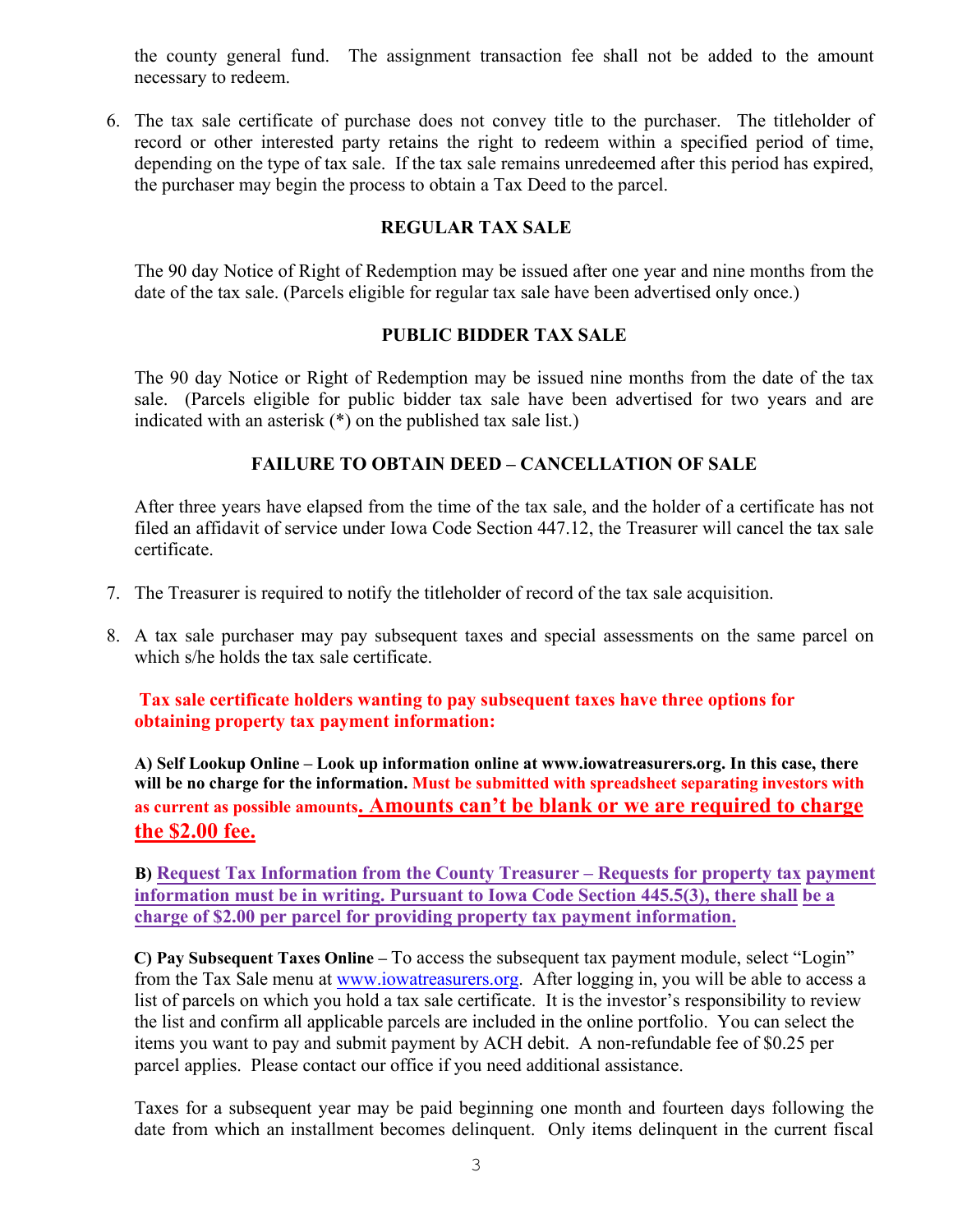year or prior may be paid as a "subsequent payment". Special assessments due in future years cannot be paid until the fiscal year in which they become due. Failure to report subsequent payments will result in their omission from the redemption calculation.

- 9. A redemption is not valid unless received by the Treasurer prior to the close of business on the 90th day from the date of completed service (except County held certificates). A redeemed tax sale will include the following:
	- a. The original tax sale amount, including the certificate fee paid by the purchaser at the time of the sale.
	- b. Interest in the amount of 2% per month calculated against the amount, for which the parcel was sold, including the amount paid for the certificate or purchase. Each fraction of a month is counted as a whole month.
	- c. Subsequent tax payments paid by the purchaser and added to the amount of the sale, with interest in the amount of 2% per month. Each fraction of a month is counted as a whole month.
	- d. For certificates sold on or after June 1, 2005, the cost of serving the notice, including the cost of sending certified mail notices, and the cost of publication under section 447.10, if publication is required, shall be added to the amount necessary to redeem. The cost of a record search, not to exceed \$300.00, shall also be added to the amount necessary to redeem if the search is performed by an abstracter who is an active participant in the title guaranty program under section 16.91 or by an attorney licensed to practice law in the State of Iowa. **Copies of the lien search bill and certified mailing must be included for 90 days to begin and those cost to be added all must be received certified mail to the treasurer's office for 90 days to be deemed "Served"**. Costs filed with the Treasurer after redemption has been made shall not be collected by the Treasurer. However, the certificate holder may pursue collection through a court action against the parcel owner.

Costs incurred by the tax sale certificate holder may not be filed prior to the filing of the affidavit of service with the Treasurer.

**\*\*\*The buyer is responsible for checking redemptions for which she/he holds the certificate of purchase to inquire if redemption funds are available for payment. If requesting for multiple buyers, include all buyers' numbers in your request and submit it in one of the following manners:**

| <b>Fremont County Treasurer - Tax Office</b> |                                     |
|----------------------------------------------|-------------------------------------|
| 1. Phone:                                    | $(712)$ 374-2122                    |
| 2. Fax                                       | $(712)$ 374-6202                    |
| 3. Email:                                    | $\frac{asnyder(a)co.$ fremont.ia.us |
| 4. Mail:                                     | P.O. Box 299                        |
|                                              | <b>Sidney, IA 51652</b>             |

Upon surrender of the tax sale certificates of a redeemed parcel, either in person or by mail, the Treasurer's Office will issue a check for the redemption amount, less the amount collected for any applicable redemption fees. The purchaser will receive a check directly or by mail and a copy of